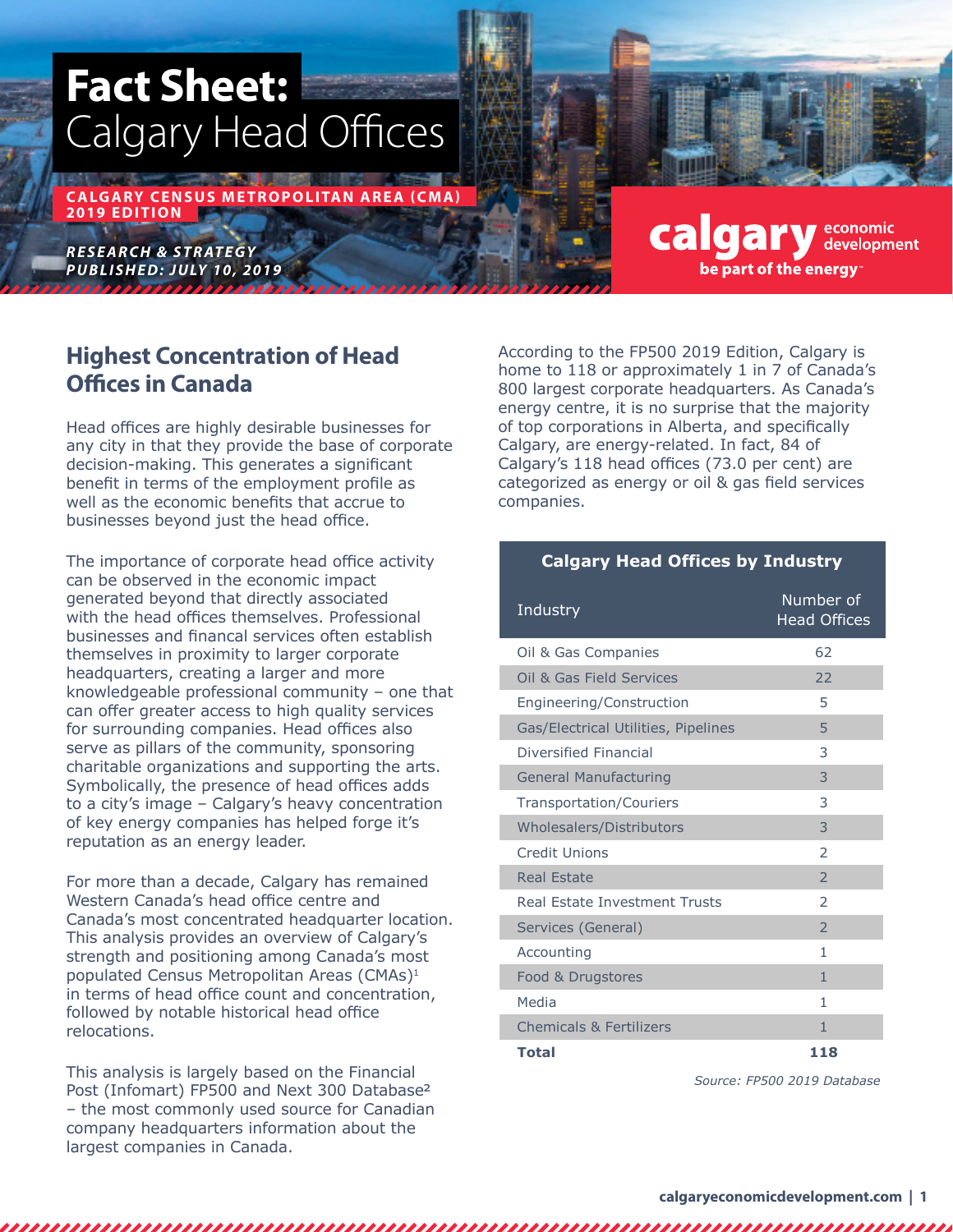# **Major Head Offices**

Leading the FP500 2019 ranking for Calgary (based on 2018 revenue) are industry giants Enbridge Inc. (\$46.4 Billion), Suncor Energy Inc. (\$38.7 Billion), and Imperial Oil Ltd. (\$35.0 Billion).

To view a list of Calgary's top head offices please see the documents *FP500 Top Calgary-Based Companies by Revenue 2019* or *FP500 Top Calgary-Based Companies by Employee 2019*  at the following link:

www.calgaryeconomicdevelopment.com/researchand-reports/company-lists/company-lists/

| Top 15 Calgary-Based Head Offices by Revenue |           |                          |                  |  |  |  |
|----------------------------------------------|-----------|--------------------------|------------------|--|--|--|
| Company                                      | Industry  | Revenue<br>(\$ Billions) | <b>Employees</b> |  |  |  |
| Enbridge Inc.                                | Energy    | \$46.4                   | 12,000           |  |  |  |
| Suncor Energy Inc.                           | Energy    | \$38.7                   | 12,480           |  |  |  |
| Imperial Oil Ltd.                            | Energy    | \$35.0                   | 5,700            |  |  |  |
| Husky Energy Inc.                            | Energy    | \$22.3                   | 5,157            |  |  |  |
| Canadian Natural Resources Ltd.              | Energy    | \$21.0                   | 9,709            |  |  |  |
| Cenovus Energy Inc.                          | Energy    | \$20.8                   | 2,264            |  |  |  |
| Parkland Fuel Corp.                          | Energy    | \$14.4                   | 3,051            |  |  |  |
| TransCanada Corp.                            | Energy    | \$13.7                   | 7,081            |  |  |  |
| Encana Corp.*                                | Energy    | \$7.7                    | 2,065            |  |  |  |
| Pembina Pipeline Corp.                       | Energy    | \$7.4                    | 2,162            |  |  |  |
| Canadian Pacific Railway Ltd.                | Transport | \$7.3                    | 12,770           |  |  |  |
| Gibson Energy Inc.                           | Energy    | \$6.8                    | 550              |  |  |  |
| NOVA Chemicals Corp.*                        | Chemical  | \$5.8                    | 2,900            |  |  |  |
| Shaw Communications Inc.                     | Media     | \$5.2                    | 10,000           |  |  |  |
| ATCO Ltd.                                    | Utility   | \$4.9                    | 6,241            |  |  |  |

*\*Converted from US\$; Source: FP500 2019 Database*

## **Summary of Changes for Calgary Head Offices**

| Company                                     | Reason for Change                                                                                                                                   |
|---------------------------------------------|-----------------------------------------------------------------------------------------------------------------------------------------------------|
| AKITA Drilling Ltd.<br>Alaris Royalty Corp. | Ranked in 2019 due to increased 2018 revenue.<br>Ranked in 2019 due to increased 2018 revenue.                                                      |
| Credit Union Central Alberta Ltd.           | Connect First Credit Union and Mountain View Credit Union announced intent to<br>merge February 7, 2018.                                            |
| CWC Energy Services Corp.                   | Ranked in 2019 due to increased 2018 revenue.                                                                                                       |
| Gear Energy Ltd.                            | Ranked in 2019 due to increased 2018 revenue. Announced successful completion<br>of the acquisition of Steppe Resources Inc. on September 18, 2018. |
| Journey Energy Inc.                         | Ranked in 2019 due to increased 2018 revenue.                                                                                                       |
| Perpetual Energy Inc.                       | Ranked in 2019 due to increased 2018 revenue.                                                                                                       |
| Storm Resources Ltd.                        | Ranked in 2019 due to increased 2018 revenue.                                                                                                       |
| Strad Energy Services Ltd.                  | Ranked in 2019 due to increased 2018 revenue.                                                                                                       |
| Agrium Inc.                                 | Agrium Inc. and Potash Corporation of Saskatchewan Inc. merged under new<br>parent company Nutrien Ltd. on January 1, 2018.                         |
| AltaGas Canada Inc.                         | Company reorganization. Successful closing of IPO on October 25, 2018. AltaGas<br>Ltd. holds a 45 percent interest in ACI.                          |
| <b>BlackPearl Resources Inc.</b>            | International Petroleum Corp. announced intent to acquire BlackPearl on October<br>10, 2018.                                                        |
| Cona Resources Ltd.                         | Cona Resources Ltd. announced agreement to be taken private by Waterous<br>Energy Fund on March 7, 2018.                                            |
| Connacher Oil and Gas Ltd.                  | Plan to emerge from protection of the Companies' Creditors Arrangement Act was<br>pending in 2019.                                                  |
| Enbridge Income Fund                        | Enbridge Income Fund Holdings Inc. was acquired by Enbridge Inc. on November<br>8, 2018.                                                            |
| Newalta Corp.                               | Tervita Corporation and Newalta Corporation agreed in March 2018 to merge and<br>continue under the Tervita name.                                   |
| Raging River Exploration Inc.               | Baytex Energy Ltd. announced intent to merge with Raging River Exploration on<br>June 18, 2018.                                                     |
| Spartan Energy Corp.                        | Vermilion Energy Inc. announced intent to acquire Spartan Energy Corp. on April<br>16, 2018.                                                        |
| Trinidad Drilling Ltd.                      | Trinidad Drilling Ltd. announced intent to amalgamate with a subsidiary of Ensign<br>Energy Services Inc. on February 13, 2019.                     |

*Source: FP500 2019 Database; Company Reports; News Articles; Press Releases*



,,,,,,,,,,,,,,,,,,,,,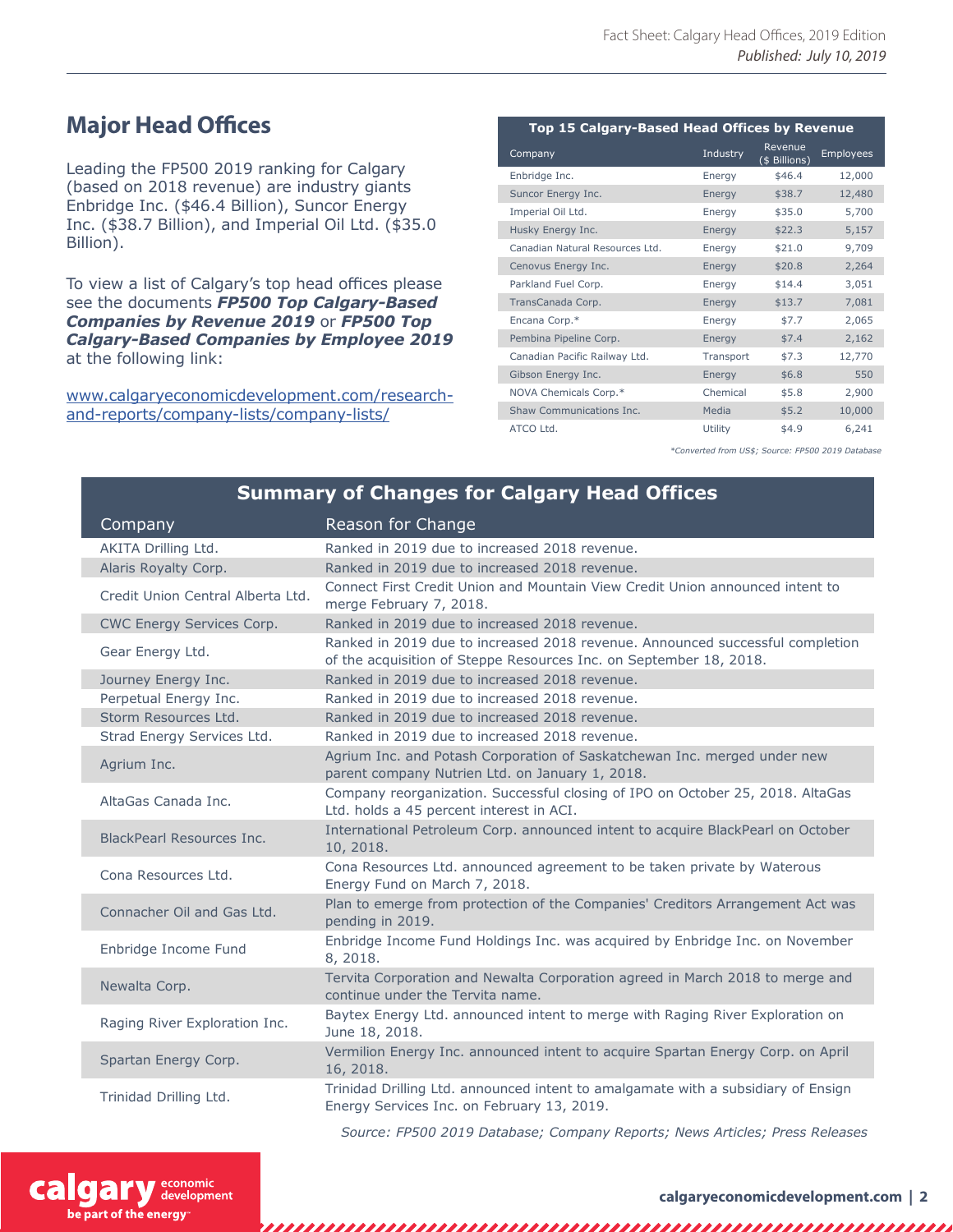# **Number of Head Offices**

The absolute number of Calgary head offices has decreased over the past decade - from 114 in 2010 to 118 in 2019. Despite this decrease, Calgary maintains the city's position as Western Canada's head office leader. Among select major centres in Canada, Calgary's 10-year growth of -15.0 per cent trails Ottawa (22.0 per cent) and Vancouver (0.3 per cent). The rate of growth for Toronto over the same period was -4.7 per cent. Saskatoon's head offices declined the most of major cities in Canada, with -49.1 per cent growth (four head offices) between 2010 to 2019.

## CMA <sup>2010</sup> <sup>2019</sup> 10-Year Total Growth Vancouver 84 97 0.3% Edmonton 26 20 -37.0% Calgary 114 118 -15.0% Regina 11 12 -10.8% Saskatoon 11 7 -49.1% Winnipeg 32 23 -37.0% Toronto 259 280 -4.7% Ottawa 13 18 22.0% Montreal 92 71 -29.1% **Head Office 10-Year Growth**

*Source: FP500 2019 Database; FP500 2010 Database; Statistics Canada, 2019*



*Source: FP500 2019 Database, FP500 2018 Database*



Calgary has ranked among the Top 5 most liveable cities in the world every year since 2009 because of our economy, safety, infrastructure, social programs and a healthy lifestyle. *The Economist Intelligence Unit, 2009-2018*



## **Highly educated, globally connected workforce.**

Calgary has the highest proportion of STEM degree completions of major cities in Canada.

Calgary is a global city and one of the most ethnically diverse cities in Canada. 33.7 percent of Calgary's population is visible minority and 29.4 percent are immigrants.

*Census 2016, Statistics Canada*

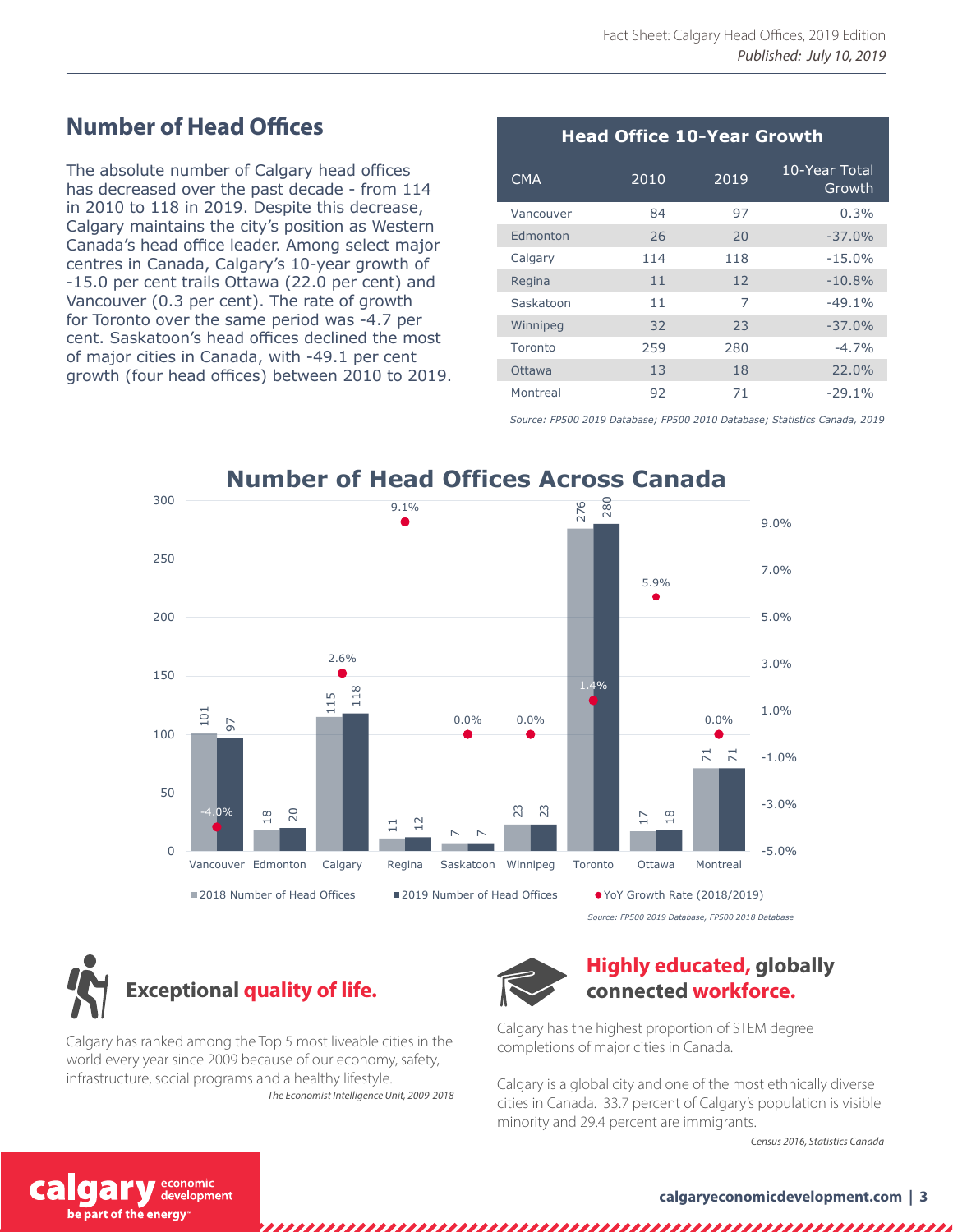# **Head Office Concentration**

Generally, analysis of head offices tends to be reported using absolute numbers - however, in order to capture the true economic effect of corporate headquarter concentration, the ideal measure is to adjust for population.

Calgary overwhelmingly had the highest concentration of head offices among select Canadian CMAs examined in this analysis. In 2019, Calgary boasted 7.9 major corporate headquarters per 100,000 population.

# **Head Office Relocations**

For company leaders, employees, investors and customers, the location of a corporation's headquarters is an important element of its identity in terms of image, personality and positioning. Calgary offers companies an exceptional business environment and an internationally renowned lifestyle that today's companies are seeking. A historical timeline of head office relocations to Calgary is detailed on the following page.

## **Head Office Concentration 10-Year Growth**

Per 100,000 Population

| <b>CMA</b> | 2010 | 2019 | 10-Year Total<br>Per Capita<br>Growth |
|------------|------|------|---------------------------------------|
| Vancouver  | 3.6  | 3.7  | 0.3%                                  |
| Edmonton   | 2.2  | 1.4  | $-37.0%$                              |
| Calgary    | 9.3  | 7.9  | $-15.0%$                              |
| Regina     | 5.2  | 4.7  | $-10.8%$                              |
| Saskatoon  | 4.3  | 2.2  | $-49.1%$                              |
| Winnipeg   | 4.4  | 2.8  | $-37.0%$                              |
| Toronto    | 4.6  | 4.4  | $-4.7%$                               |
| Ottawa     | 1.0  | 1.3  | 22.0%                                 |
| Montreal   | 2.4  | 1.7  | $-29.1%$                              |

*Source: FP500 2019 Database; FP500 2010 Database; Statistics Canada, 2019*

#### **Footnotes**

1Based on Statistic Canada's Standard Geographical Classification (SGC) 2016.

2With the exception of Head Office Relocations, which are sourced from press releases and news articles.



*Source: FP500 2019 Database, FP500 2010 Database, Statistics Canada, 2019*